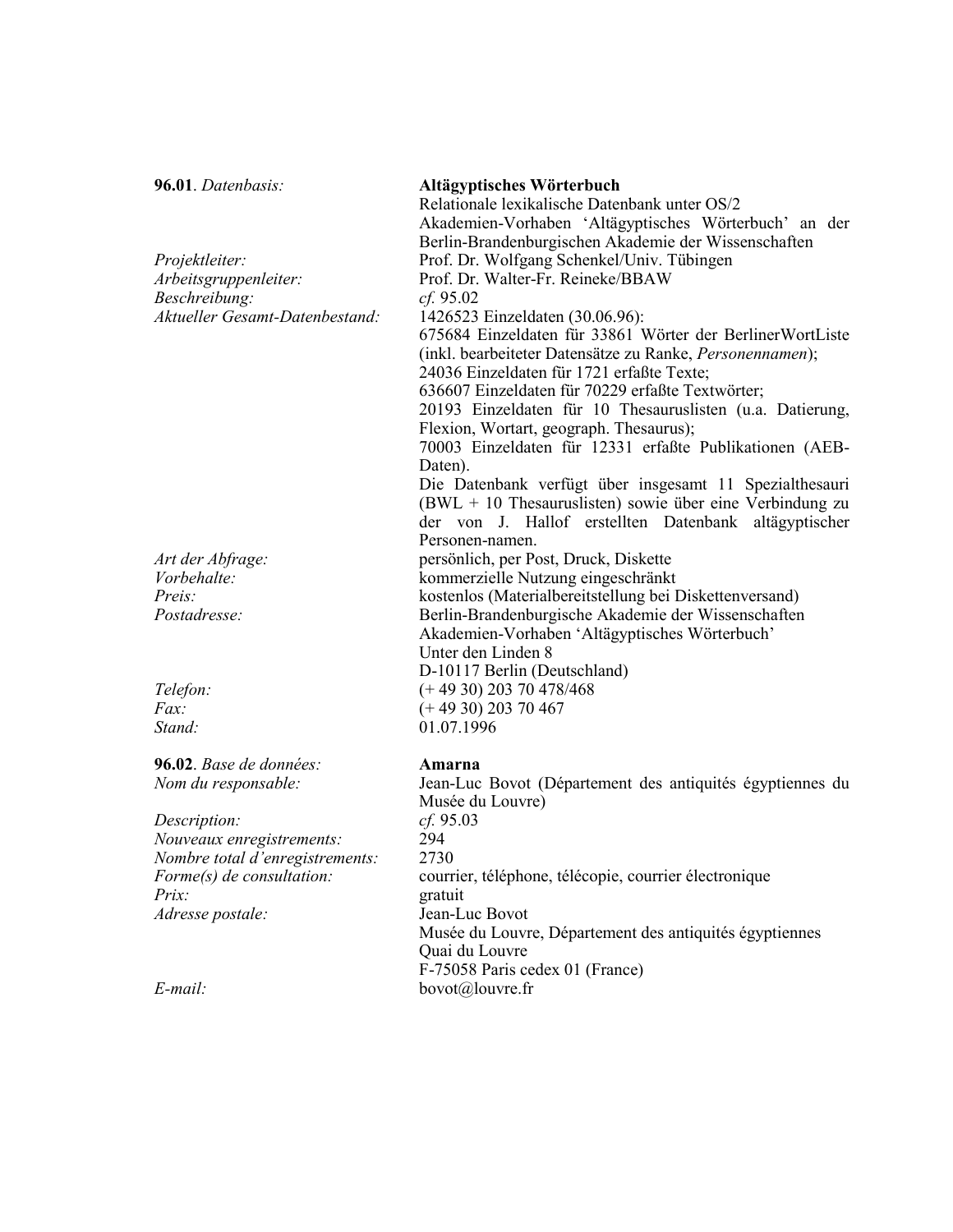Téléphone: Télécopie: Date:

96.03. Database: Name of the person in charge: Description: Postal address:

 $URL:$  $E$ -mail:

96.04. Base de données: Nom du responsable:

Description: Nouveaux enregistrements: Nombre total d'enregistrements: Forme(s) de consultation:  $Prix$ : Adresse postale:

 $E$ -mmail: Téléphone: Télécopie: Date:

96.05. Datenbank: Name der Verantwortlichen:

Beschreibung: Zahl der Eintragungen: Art der Abfrage: Vorbehalte der Verantwortlichen: Postadresse:

(+ 33 1) 40 20 50 98 (Musée du Louvre DAÉ) (+ 33 1) 40 20 53 52 (Musée du Louvre DAE) 30.05.1996

## **Annual Egyptological Bibliography**

Willem Hovestreydt  $cf. 95.04$ Witte Singel 25 P.O. Box 9515 NL-2300 RA Leiden (The Netherland) http://www.leidenuniv.nl/nino/aeb.html hovestreydt@rullet.leidenuniv.nl

### **Bedegypt**

Jean-Luc Bovot (Département des antiquités égyptiennes du Musée du Louvre)  $cf. 95.06$ 77 459 courrier, téléphone, télécopie, courrier électronique gratuit Jean-Luc Bovot Musée du Louvre, Département des antiquités égyptiennes Quai du Louvre F-75058 Paris cedex 01 (France) bovot@louvre.fr  $(+33 \overline{1})$  40 20 50 98 (Musée du Louvre DAÉ) (+ 33 1) 40 20 53 52 (Musée du Louvre DAE) 30 05 1996

### **Bestandsverzeichnis des Berliner Abklatscharchivs**

Dr. Silvia Köpstein (Drittmittelprojekt am Langzeitvorhaben **BBAW** 'Altägyptisches Wörterbuch' der mit dem Projektleiter Prof. Dr. W. Schenkel/Univ. Tübingen und dem Arbeitsgrup-penleiter Prof. Dr. W.-Fr. Reineke/BBAW)  $cf. 95.07$ 4103 Datensätze persönlich, per Post, Druck, Diskette kommerzielle Nutzung eingeschränkt Berlin-Brandenburgische Akademie der Wissenschaften Akademien-Vorhaben 'Altägyptisches Wörterbuch'-Abklatscharchiv Unter den Linden 8 D-10117 Berlin (Deutschland)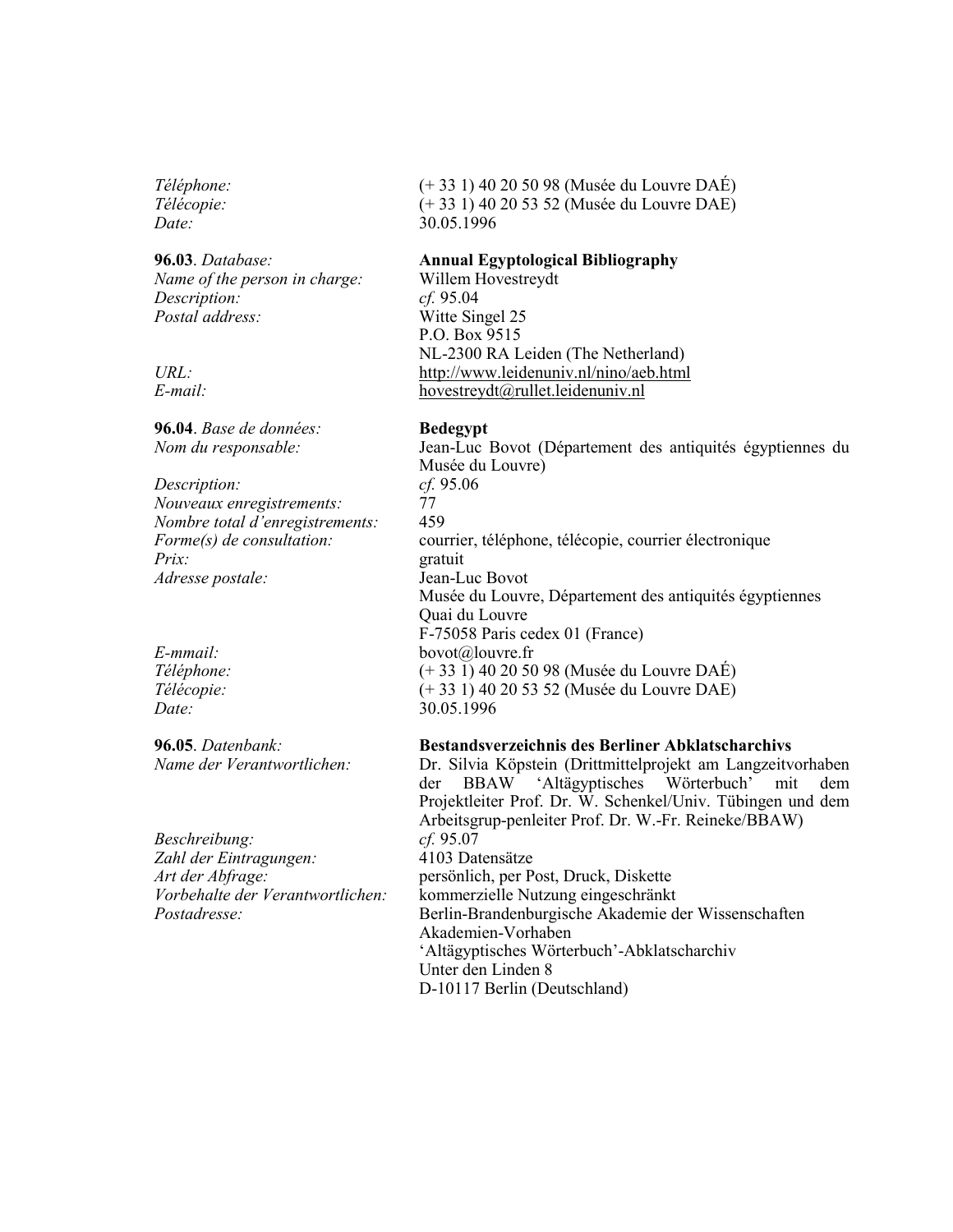Telefon:  $Fax$ : Spezielle Bibliographie:

Datum:

96.06. Database:

Name of the person in charge: Description: Number of new records: Total number of records: Consulting form: Address for ordering:

Postal address:

 $E$ -mail: Specific bibliography:

Date:

96.07. Database: Name of the persons in charge: Description:

Required computer:

Total number of records:

Thesaurus: Consulting form:

 $Price:$ Postal address:

Telephone:  $Fax$ :

 $(+ 49 30) 203 70 468$  $(+ 49 30) 203 70 467$ S. KÖPSTEIN, « Das Abklatscharchiv beim Wörterbuch der Ägyptischen Sprache », Teil 2, MittWb. 5 (Berlin 1996). 29.06.1996

# Bibliography of the Prehistory and the Early Dynastic **Period of Egypt and Northern Sudan**

Stan Hendrickx  $cf. 95.08$ 627 [= Specific bibliography,  $Arch\acute{e}o-Nil$  6 (1996)] 8037 published/mail Leuven University Press Bliide Inkomststraat 5 B-3000 Leuven (Belgium) Stan Hendrickx Sint-Jansstraat 44 B-3118 Werchter (Belgium) university.press@upers.kuleuven.ac.be S. HENDRICKX, «Bibliography of the Prehistory and the Early Dynastic Period of Egypt and Northern Sudan. 1996 Addition », *Archéo-Nil* 6 (1996), in press. 10.06.1996

# **British Museum Collections Database (Egyptian subset)**

W. V. Davies, A. J. Spencer, M. L. Bierbrier, S. G. J. Quirke Detailed text database of the Egyptian antiquities in the British Museum (as a subset of computer databases of the Museum's total collections, in progress).

Currently on a Prime 6650 minicomputer. Text files can be downloaded to IBM PC, but for internal use only at present. 63.000 (for Egyptian material - some 18.000 items remain to

be added). Thesaurus control exists on various fields.

Letter, telephone or personal enquiries. Information is retrieved by staff of the Egyptian Department in the Museum and can be supplied only in printout form at present. A charge may be made to cover stationery costs.

Department of Egyptian Antiquities

**British Museum** GB-London WC1B 3DG (United Kingdom)  $(+ 44 171)$  323 83 11

 $(+ 44 171)$  323 83 03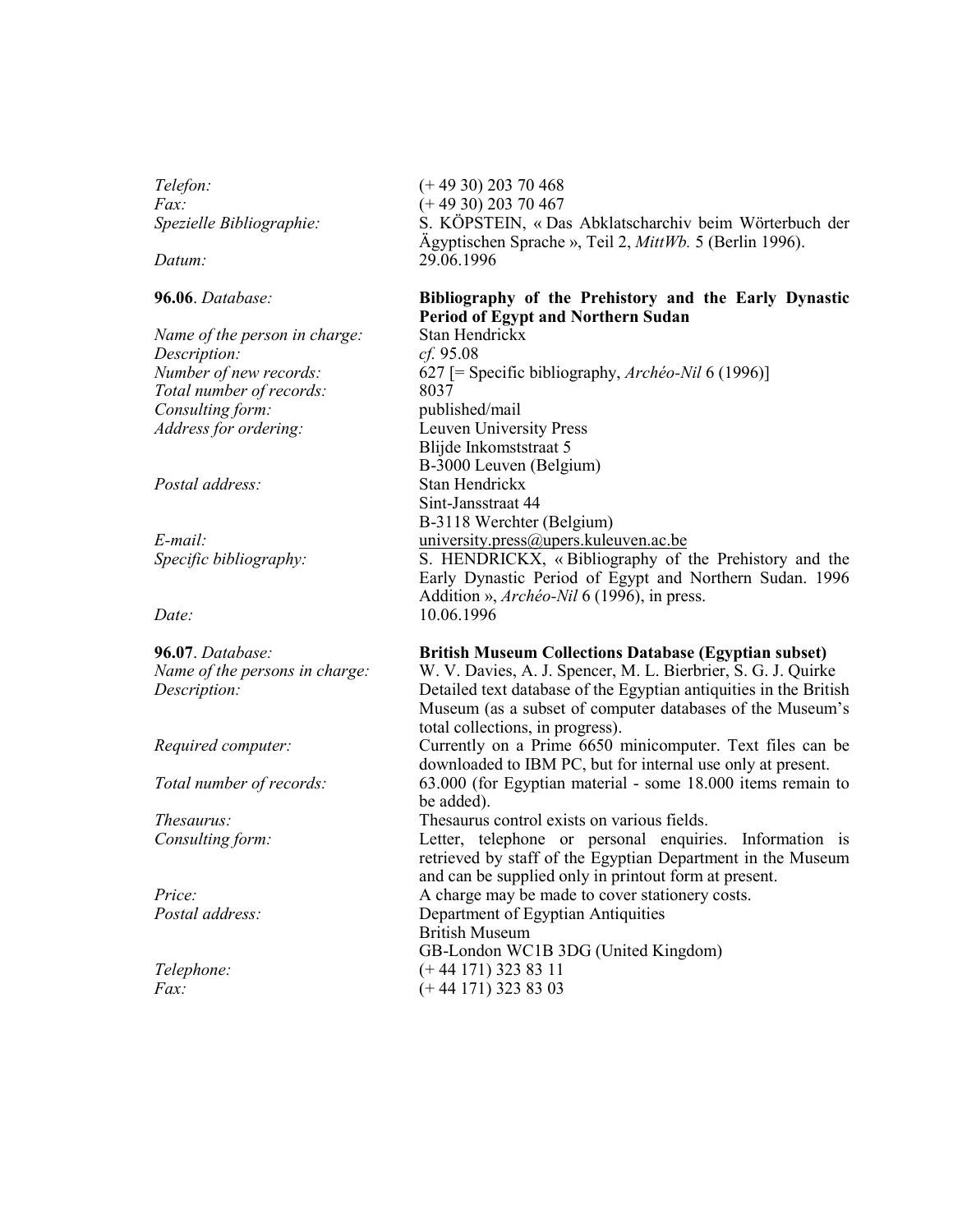$Date:$ 

96.08. Base de données: Nom du responsable:

Description: Nouveaux enregistrements: Nombre total d'enregistrements: Forme(s) de consultation:  $Prix$ : Adresse postale:

 $E$ -mail: Téléphone: Télécopie: Date:

96.09. Database: Name of the person in charge: Description:  $URL:$ 

96.10. Datenbasis:

Name des Verantwortlichen: Beschreibung:

Anwendbar auf Computer-Basis: Zahl der Eintragungen: Spezieller Thesaurus:

Art der Abfrage: Vorbehalt des Verantwortlichen:  $Preis:$ Postadresse:

### 24.01.1996

Cinegypt

Jean-Luc Bovot (Département des antiquités égyptiennes du Musée du Louvre)  $cf. 95.09$ 88 604 courrier, téléphone, télécopie, courrier électronique gratuit Jean-Luc Bovot Musée du Louvre, Département des antiquités égyptiennes Quai du Louvre F-75058 Paris cedex 01 (France) bovot@louvre.fr  $(+ 33 \overline{1})$  40 20 50 98 (Musée du Louvre DAÉ)  $(+ 33 1)$  40 20 53 52 (Musée du Louvre DAE) 30.05.1996

# **Coffin Text Word Index**

Prof. Dr Dirk van der Plas  $cf. 95.10$  (without change) http://www.ccer.ggl.ruu.nl/ct/ct.html

### Datenbank altägyptischer Särge und Sarkophage (DASS)

Relationale lexikalische Datenbank unter  $4^{th}$  Dimension (Apple MacIntosh/PC) Eberhard Holzhäuer Gesamtaufnahme (chronologisch) nach Phänomenologie, Ikonographie, Topographie, Text, Literatur. Das Basisprogramm ist auch für andere Artefaktarten und Archivierung (Museen) nutzbar.

Apple MacIntosh

ca. 8000 Sargbestandteile

Museen/Sammlungen, Sargtypen, Fundorte, Sargtexte, Pyrami-dentexte, Totenbuch-Texte, Opferformeln, Bitten, Gerätefries, Götter, Könige, Personennamen, Titel, Literatur. Auswahl-listen: Material. Prosographie, Opferliste, Darstellungen, astro-nomische Literatur. per Post, Druck (Netzzugang in Vorbereitung) kommerzielle Nutzung eingeschränkt nach Umfang (Selbstkosten)

 $D.A.S.S.$ Eberhard Holzhäuer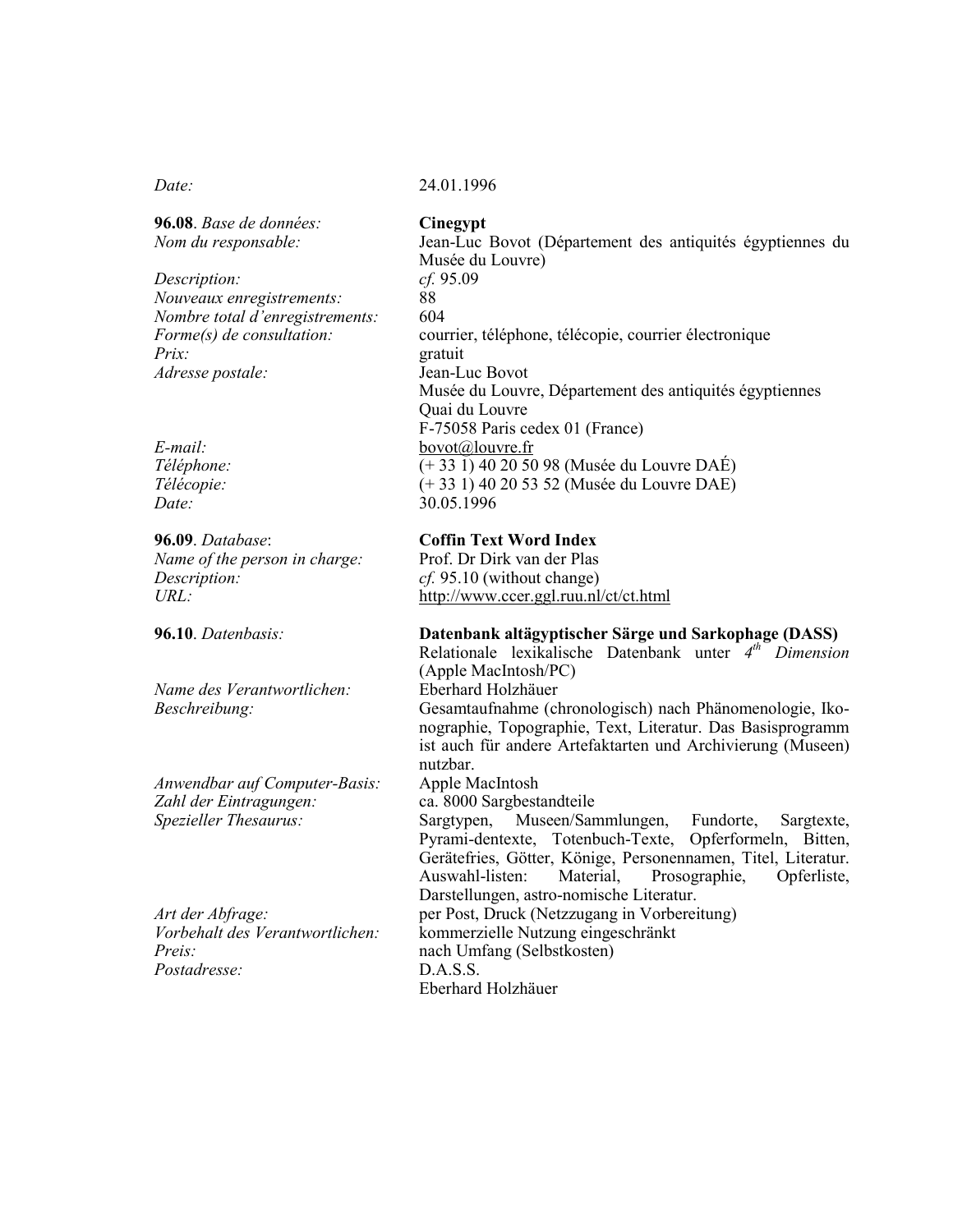Spezielle Bibliographie:

Datum:

96.11. Datenbasis: Name des Verantwortlichen: Beschreibung:

Anwendbar auf Computer-Basis: Zahl der Eintragungen: Spezieller Thesaurus: Art der Abfrage: Vorbehalt des Verantwortlichen:

Postadresse:

 $Fax^$ Datum:

96.12. Base de données: Nom des responsables:

Description: Matériel informatique requis: Nombre total d'enregistrements: *Thesaurus:*  $\textit{Forme}(s)$  de consultation:  $Prix$ : Adresse postale:

Téléphone: Télécopie: Date:

Am Grünen Zipfel 2 D-13465 Berlin (Deutschland) Newsletter der Internationalen Ägyptologenvereinigung 12  $(1992)$ , 48; GM 142 (1994), 7-25. 15 06 1996

### **Demotische Wortliste**

Dr. Friedhelm Hoffmann

Die demotische Wortliste enthält den Wortbestand von Erichsens Glossar. Eingetragen sind: Wort in Umschrift, Determinierung(en) in Ersatzkodierung, Übersetzung(en), Belegstelle bei Erichsen. Inzwischen sind einige Nachträge aus anderen Publikationen aufgenommen. Vielfältig kombinierte Abfragen sind möglich.

**IBM-PC** 5536 ia per Post Die Daten stehen während der Erprobungsphase zunächst nur für Anfragen zur Verfügung. Dr. Friedhelm Hoffmann c/o Institut für Ägyptologie Residenzplatz 2, Tor A D-97070 Würzburg (Deutschland)  $(+ 49 31) 57 22 61$ 22.06.1996

### **Diedefre**

Christiane Ziegler et Nadine Palayret (Département des antiquités égyptiennes du Musée du Louvre) Corpus des statues de l'Ancien Empire PC/IBM 1167 non courrier gratuit Christiane Ziegler (Conservateur général, chef de service) Musée du Louvre, Département des antiquités égyptiennes Quai du Louvre F-75058 Paris cedex 01 (France) (+ 33 1) 40 20 50 93 (Musée du Louvre DAÉ)  $(+ 33 1)$  40 20 53 52 (Musée du Louvre DAÉ) 30.05.1996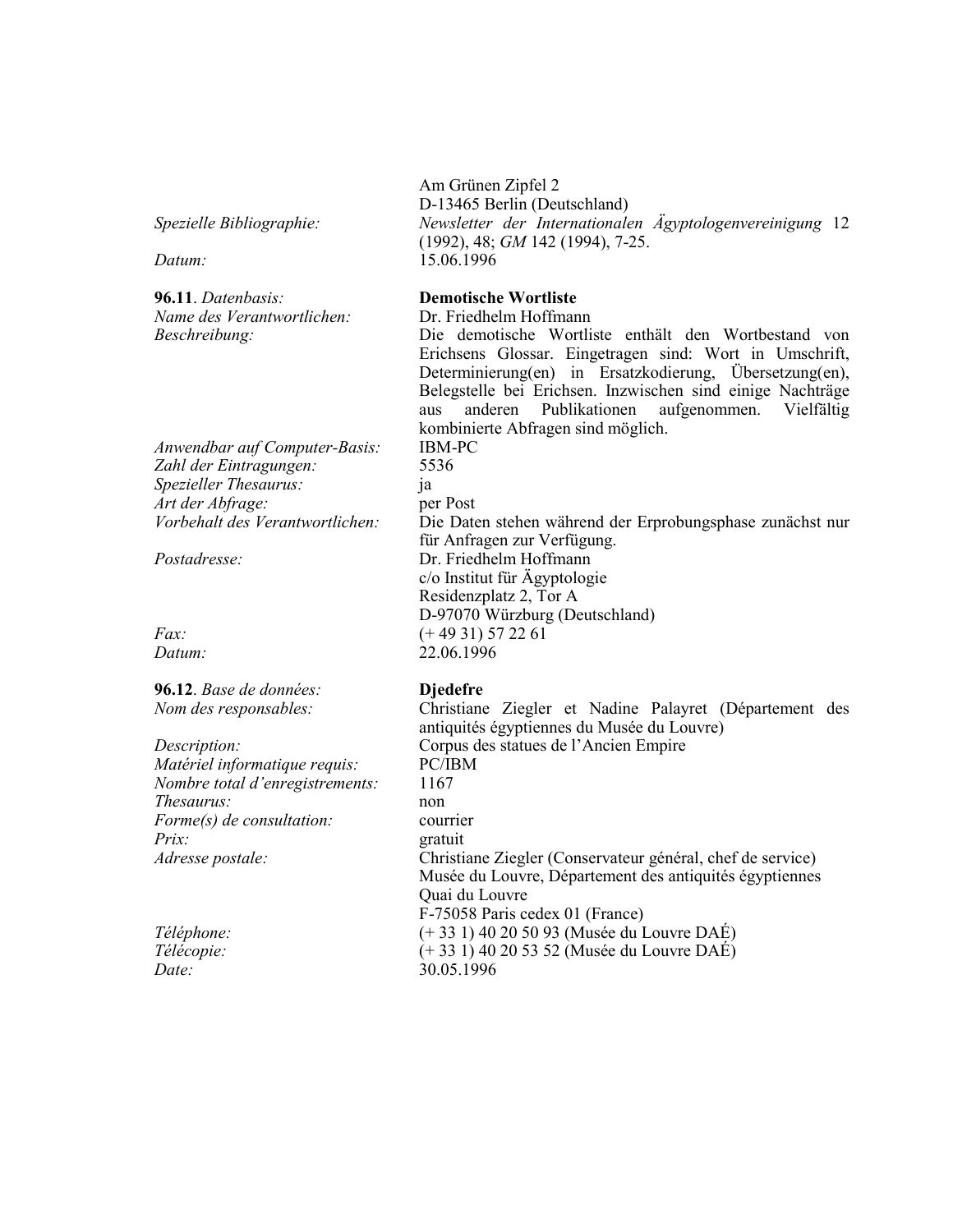$96.13$  Database: Nom des responsables: Description: Thesaurus: Forme de consultation:  $Priv$ Adresse postale:

 $E$ -mail:  $Fax$ Date:

96.14. Programme:

Name of the person in charge: Description: Required computer: Consulting form: Remarks of the person in charge:  $Price:$ Postal address:

 $URL:$  $E$ -mail:  $Fax$ : Date:

96.15. Name of system: Name of the person in charge: Description:

Hardware requirements:

Total number of records:

### **Egyptian Vocabulary Project**

Ogden Goelet, Christian Sturtewagen Vocabulaire de l'ancien égyptien sur porteur électronique oui personnelle gratuit New York University 50 Washington Square South New York, NY 10003 (USA)  $ou:$ Kortrijksepoortstraat 119 B-9000 Gent (Belgique) goelet@acfcluster.nyu.edu  $(+329)$  223 01 28 24.06.1996

# **Glyph for Windows**

Hans van den Berg cf. 95.12, but totally new designed version 2.0. IBM-compatible PC, MS-Windows 3.1, 3.11, 95 or NT available on floppy disk or CD new version available september 1996 Dfl. 350.--Centre for Computer-aided Egyptological Research (CCER) Faculty of Theology - Utrecht University Trans 2 - Heidelberglaan 2 NL-3584 CS Utrecht (The Netherlands) http://www.ccer.ggl.ruu.nl/ccer/winglyph.html  $vdplas@cc.ruu.nl$  $(+ 31 30) 254 04 13$ 15.07.1996

# **GNOSARCH**

Edward Loring

Non-linear, post-relational DBMS for scientific research in the area of semantic-driven lexical systems. Uses include museum inventarisation and all ethno-linguistic/historical studies.

We suggest a processor  $>=100$  mHz and  $>=16$  mRAM and a fast HDD-controller (Adaptec or equivalent). The (July 1996) version requires a 200m dir on the HDD. The present version of the system runs under DOS.

Non-linear systems do not count the number of records. We have between 1 and ca. 5'000'000 complex entities depending how one understands such things.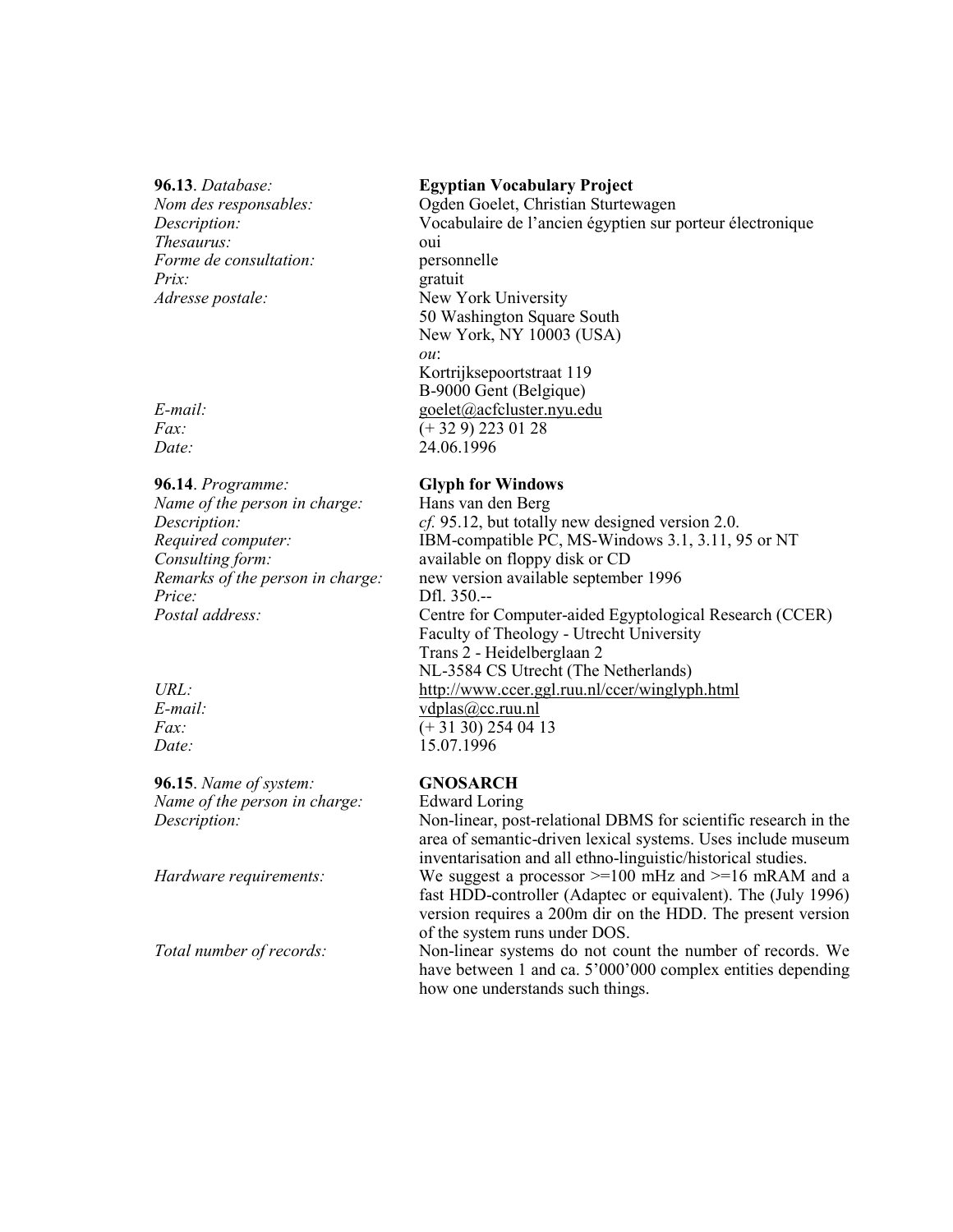| Thesauri:                                                       | Gnosarch incorporates Maya Müller's synonym-thesauri and a<br>number of lexical lists. It can integrate any external thesauri<br>and dictionaries including the Berlin Text Corpus.                                                                                                                                                                                                                                                                                                                                                                                                                                      |
|-----------------------------------------------------------------|--------------------------------------------------------------------------------------------------------------------------------------------------------------------------------------------------------------------------------------------------------------------------------------------------------------------------------------------------------------------------------------------------------------------------------------------------------------------------------------------------------------------------------------------------------------------------------------------------------------------------|
| Consulting form:<br>Remarks:                                    | ZIP-Disk or CD<br>GNOSARCH is an international R&D project on a strictly<br>scientific level. The goal of the project is a deterministic,<br>multi-lingual system. The basis-language is German. We are<br>interested in obtaining semantic equivalents of terms in any<br>other languages.                                                                                                                                                                                                                                                                                                                              |
| Price:                                                          | Current versions are available at no cost to institutions<br>wishing to participate in development of the project. The<br>philosophy here is sharing knowledge.                                                                                                                                                                                                                                                                                                                                                                                                                                                          |
| Postal address:                                                 | Archaeotechnik GmbH<br>Steinenvorstadt 67<br>CH-4051 Basel (Switzerland)                                                                                                                                                                                                                                                                                                                                                                                                                                                                                                                                                 |
| Telephone:                                                      | $(+ 41 61) 281 44 70$                                                                                                                                                                                                                                                                                                                                                                                                                                                                                                                                                                                                    |
| Fax:                                                            | $(+ 41 61) 281 44 74$                                                                                                                                                                                                                                                                                                                                                                                                                                                                                                                                                                                                    |
| E-mail:                                                         | 100440.2557@compuserve.com                                                                                                                                                                                                                                                                                                                                                                                                                                                                                                                                                                                               |
| Date:                                                           | 20.06.1996                                                                                                                                                                                                                                                                                                                                                                                                                                                                                                                                                                                                               |
| 96.16. Database:                                                | <b>Gods of the Meroitic Kingdom.</b><br><b>Collection of the National Museum of Sudan, Khartoum</b>                                                                                                                                                                                                                                                                                                                                                                                                                                                                                                                      |
|                                                                 |                                                                                                                                                                                                                                                                                                                                                                                                                                                                                                                                                                                                                          |
| Name of the persons in charge:<br>Description:                  | Eleonora Kormysheva & Eugene Golovanov<br>The database is made on the materials preserved in the<br>National Museum of Sudan in Khartoum concerning the gods<br>worshiped in Meroitic Kingdom from 8 B.C. up to 3 A.D. The<br>Collection includes the objects from the exposition and from<br>the reserves as well which are chosen for the publication in<br>form of the Catalogue. 180 subjects are registrated, verifed,<br>described with the comments, transliteration and translation.<br>The database is supposed to be enlarged as a result of the<br>further work in the Museum which has been already planned. |
|                                                                 | Written in English.<br>180                                                                                                                                                                                                                                                                                                                                                                                                                                                                                                                                                                                               |
| Total number of records:<br><i>Thesaurus:</i>                   | yes                                                                                                                                                                                                                                                                                                                                                                                                                                                                                                                                                                                                                      |
|                                                                 | electronic mail, network (Internet)                                                                                                                                                                                                                                                                                                                                                                                                                                                                                                                                                                                      |
| Consulting form:<br>Remarks of the persons in charge:<br>Price: | new version available september 1996<br>call                                                                                                                                                                                                                                                                                                                                                                                                                                                                                                                                                                             |
| Postal address:                                                 | Eleonora Kormysheva<br>Institute of Oriental Studies<br>Rojdestvenka 12                                                                                                                                                                                                                                                                                                                                                                                                                                                                                                                                                  |
| E-mail:                                                         | Moscow 103031 (Russia)<br>$astol(a)$ glas.apc.org                                                                                                                                                                                                                                                                                                                                                                                                                                                                                                                                                                        |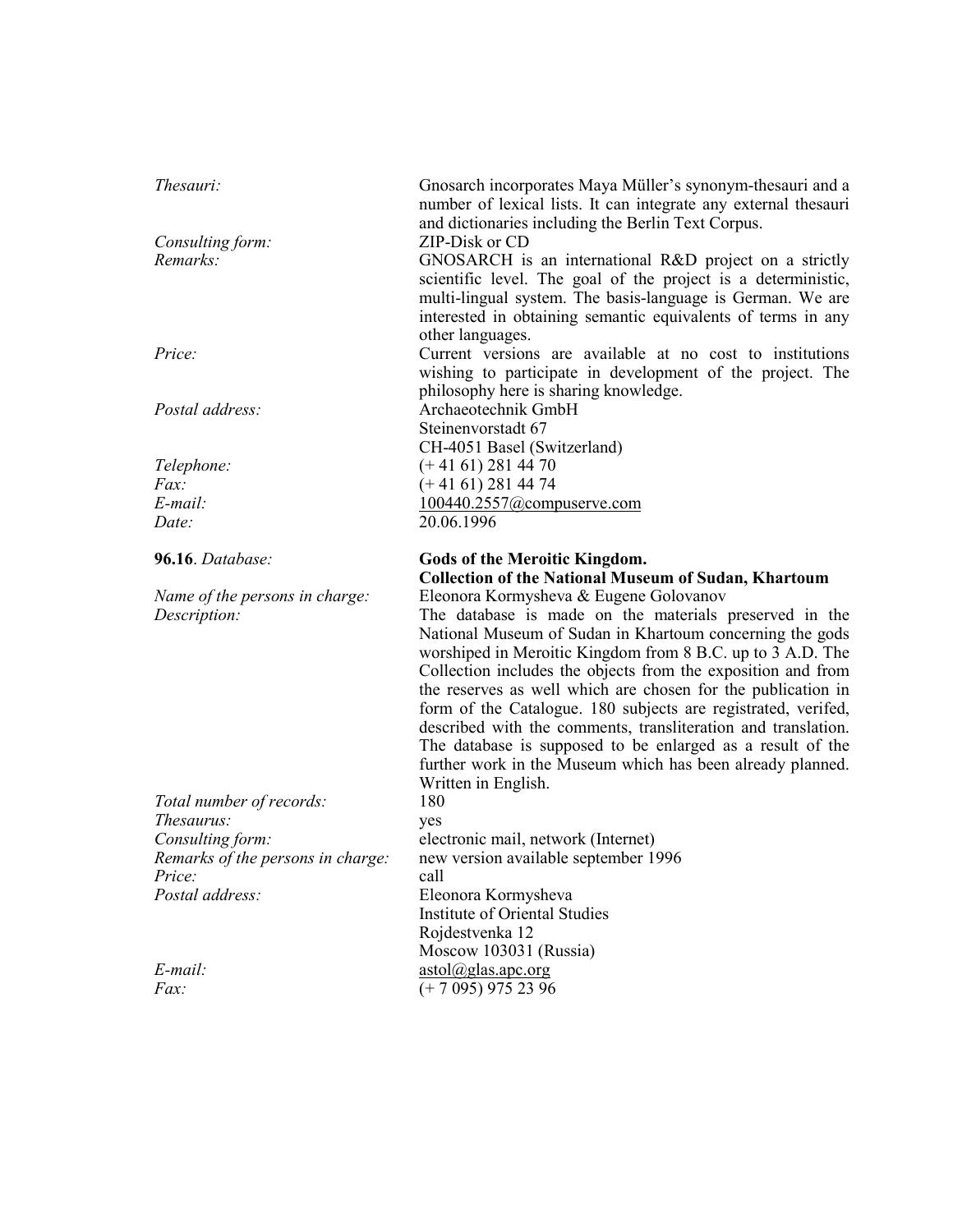$Date:$ 

96.17. Datenbasis:

| <i>Beschreibung:</i>            |
|---------------------------------|
|                                 |
|                                 |
|                                 |
| Anwendbar auf Computer-Basis:   |
| <i>Thesaurus:</i>               |
| Vorbehalt des Verantwortlichen: |
| Preis                           |
| <i>Postadresse:</i>             |

Name des Verantwortlichen:

Spezielle Bibliographie: Datum:

96.18. Database: Name of the person in charge: Description:

Required computer:

Thesaurus: Consulting form:  $Price:$ Postal address:

 $URL:$  $E$ -mail:  $Fax$  $Date:$ 

96.19. Database: Name of the person in charge: Description:

### **Grabungsprogramm GEB**

Relationale lexikalische Datenbank mit Zeichenprogramm 4D-Draw unter 4<sup>th</sup> Dimension (Apple MacIntosh/PC) und integriertem Hieroglyphen-Textprogramm BENU (modul) Eberhard Holzhäuer Topographisches Aufnahmeprogramm (Triliteration und optische Streckenmessung) mit automatischer Plandarstellung in x-y-z-Koordinaten (2D), Archivierung von Grabungsdaten/ Photos/Zeichnungen, Tagesjournal (Weiterbearbeitung mit Freehand and Photoshop). Apple MacIntosh Material, Artefaktart verfügbar nach Klärung der Font-Lizenzfragen noch unbestimmt DASS. Eberhard Holzhäuer Am Grünen Zipfel 2 D-13465 Berlin (Deutschland) GM 144 (1995), 85-99 15.06.1996

# gri/3clerems.html

Jaromir Malek A catalogue of the material in the papers of J. J. Clère (June 5, 1996). Any computer with an Internet connection and World Wide Web browsing facilities. no Network Internet (World Wide Web) free of charge Griffith Institute Ashmolean Museum UK-Oxford OX1 2PH (United Kingdom) http://www.ashmol.ox.ac.uk/Griffith.html griffox@vax.ox.ac.uk  $(+ 44 1865) 27 81 00$ 05.06.1996

# gri/3hiint.html

Jaromir Malek Checklist of transcribed hieratic documents in the archive of the Griffith Institute (October 20, 1995).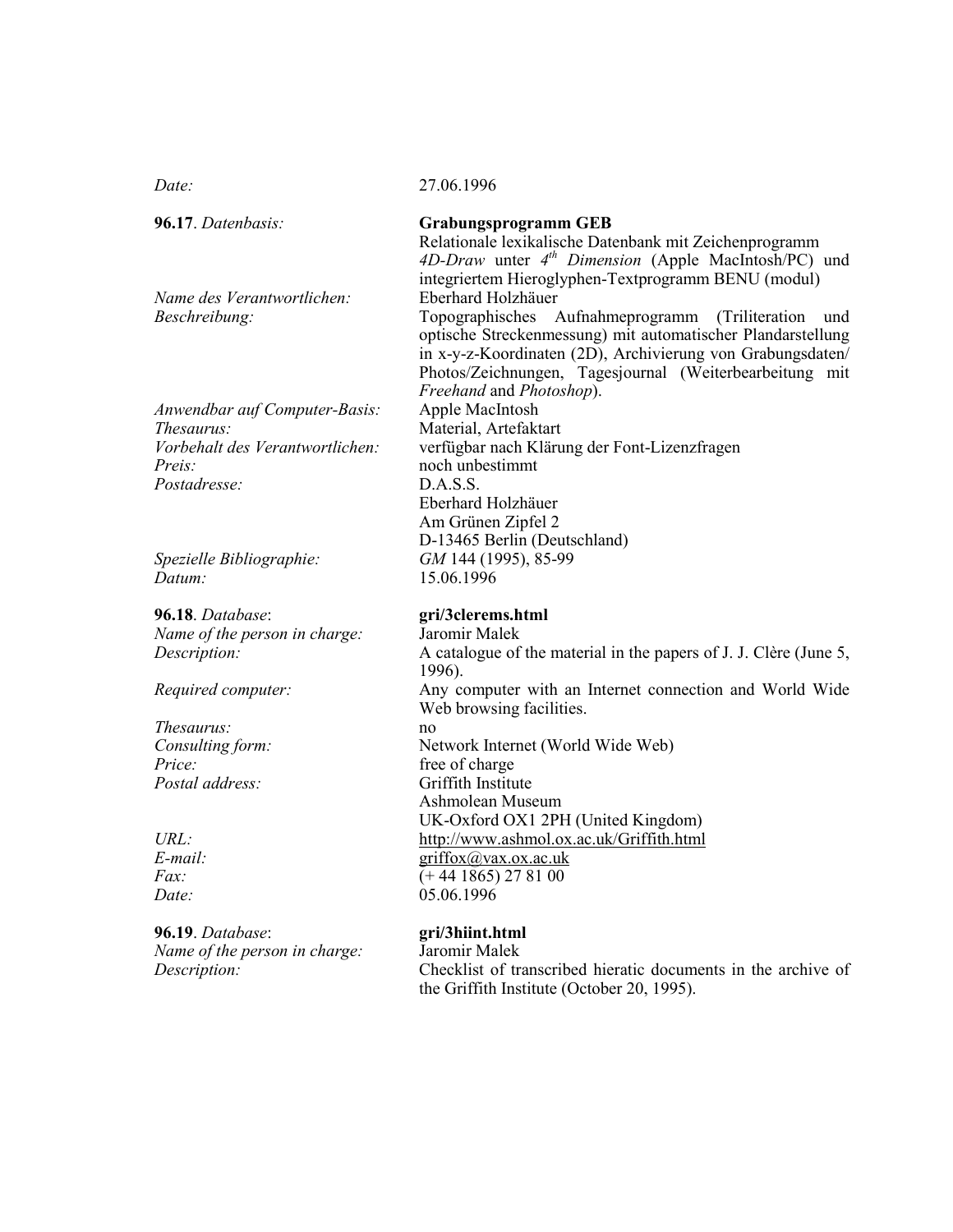### Required computer:

Thesaurus: Consulting form:  $Price:$ Postal address:

 $URL:$  $E$ -mail:  $Fax$ :  $Date:$ 

96.20. Database: Name of the person in charge: Description:

Required computer:

Total number of records: Thesaurus: Consulting form: Price: Postal address:

 $URL:$  $E$ -mail:  $Fax$ : Date:

96.21. Database: Name of the person in charge: Description:

### Required computer:

Total number of records: Thesaurus: Consulting form: Price: Postal address:

Any computer with an Internet connection and World Wide Web browsing facilities.

no Network Internet (World Wide Web) free of charge Griffith Institute Ashmolean Museum UK-Oxford OX1 2PH (United Kingdom) http://www.ashmol.ox.ac.uk/Griffith.html  $griffox@vax.ox.ac.uk$  $(+ 44 1865) 27 81 00$ 05.06.1996

# $gri/3p19$  1.html

Jaromir Malek Checklist of  $19<sup>th</sup>$ -century « studio photographs » of Egypt, compiled by Jaromir Malek and Elizabeth Miles (March 21, 1996). Any computer with an Internet connection and World Wide Web browsing facilities. 1218 no Network Internet (World Wide Web) free of charge Griffith Institute Ashmolean Museum UK-Oxford OX1 2PH (United Kingdom) http://www.ashmol.ox.ac.uk/Griffith.html  $griffox@vax.ox.ac.uk$  $(+ 44 1865) 27 81 00$ 21.03.1996

## gri/3records.html

Jaromir Malek Records in the Archive of the Griffith Institute (March 21, 1996). Any computer with an Internet connection and World Wide Web browsing facilities. 88 items no Network Internet (World Wide Web) free of charge Griffith Institute Ashmolean Museum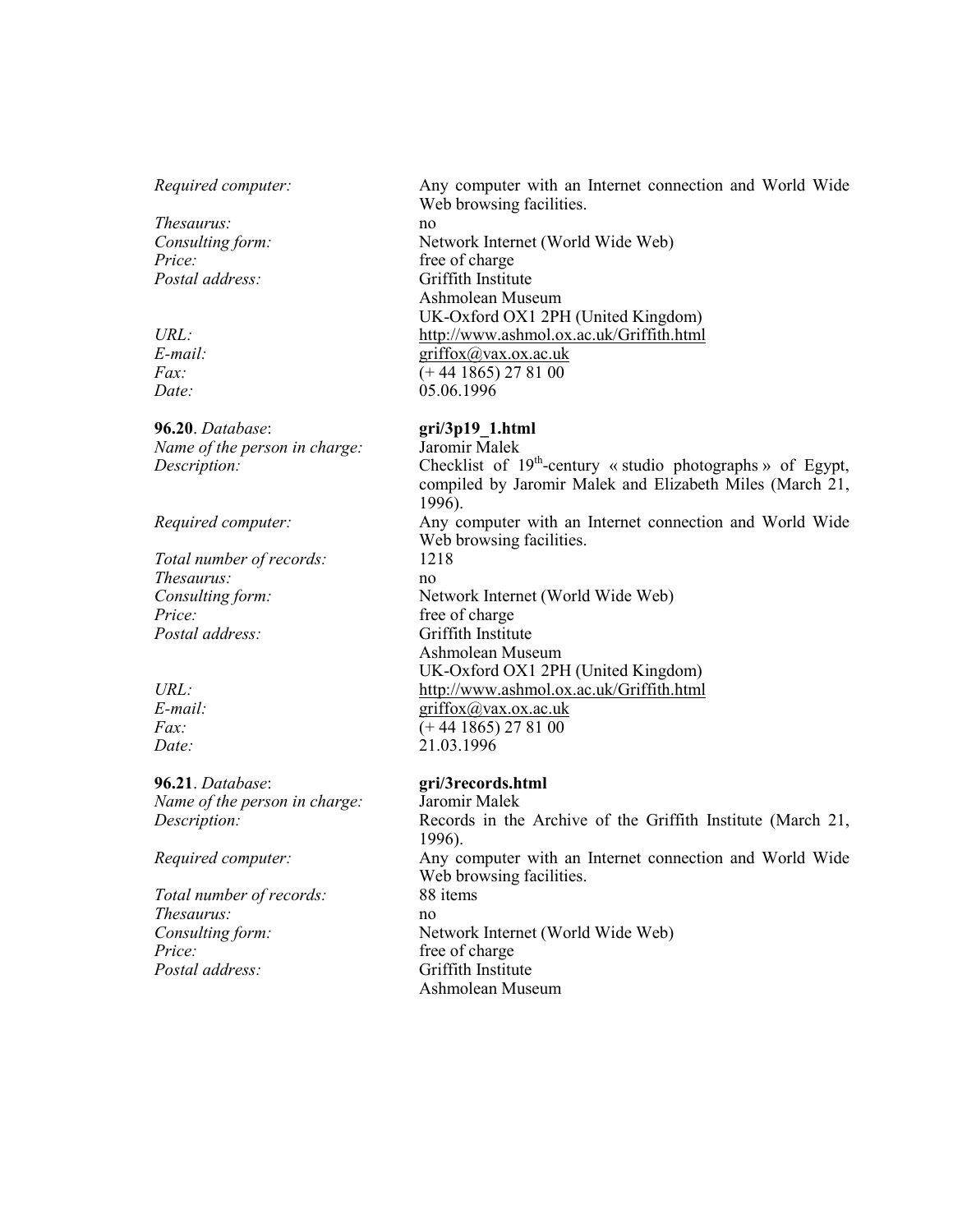E-mail:  $Fax$ :  $Date:$ 

**96.22**. Databa se: gr Name of the person in cha

Required computer:

Thesaurus: n Consulting form:  $Price:$ Postal a

 $E$ -mail:  $Fax$ :  $Date:$ 

**96.23**. Datenba Name des Vera Beschreibung:

Anwendbar auf Computer-Ba Thesaurus: Vorbehalt des Vera

Preis: reis: n Posta

Spezielle Bibliographie: Datum:

**96.24**. Datenba Name des Vera

### UK-Oxford OX1 2PH (United Kingdom) URL: http://www.ashmol.ox.ac.uk/Griffith.html griffox@vax.ox.ac.uk  $(+ 44 1865) 27 81 00$ 21.03.1996

## gri/3sea1not.html

Jaromir Malek

no

Description: Howard Carter's diaries of the discovery and excavation of the tomb of Tutankhamun. Transcribed by Sue McKay, Elizabeth Miles, Diana Magee and Jaromir Malek (August 14, 1995). y computer with an Internet connection and World Wide Web browsing facilities.

ternet (World Wide Web) free of charge ddress: Griffith Institute Ashmolean Museum UK-Oxford OX1 2PH (United Kingdom) URL: http://www.ashmol.ox.ac.uk/Griffith.html  $griffox@vax.ox.ac.uk$  $( + 44 \ 1865) \ 27 \ 81 \ 00$ 14.08.1995

### sis: **Hieroglyphen-Textprogramm BENU**

Eberhard Holzhäuer erierung und -bearbeitung auf der Basis von Wörtern in Umschrift mit automatischer Hieroglyphenschreibung und verifizierbarer Standard-Übersetzung. sis: Apple MacIntosh urus: Wortlisten des Wörterbuches der ägyptischen Sprache ntwortlichen: Verfügbar nach Klärung der Font-Lizenzfragen und der Erlaubnis zur Nutzung der vom Wörterbuch der ägyptischen Sprache herausgegebenen Wortlisten. och unbestimmt  $D.A.S.S.$ Eberhard Holzhäuer Am Grünen Zipfel 2 D-13465 Berlin (Deutschland) GM 144 (1995), 75-84 15.06.1996

# sis: **Hieroglyphen-Utility IDU**

Eberhard Holzhäuer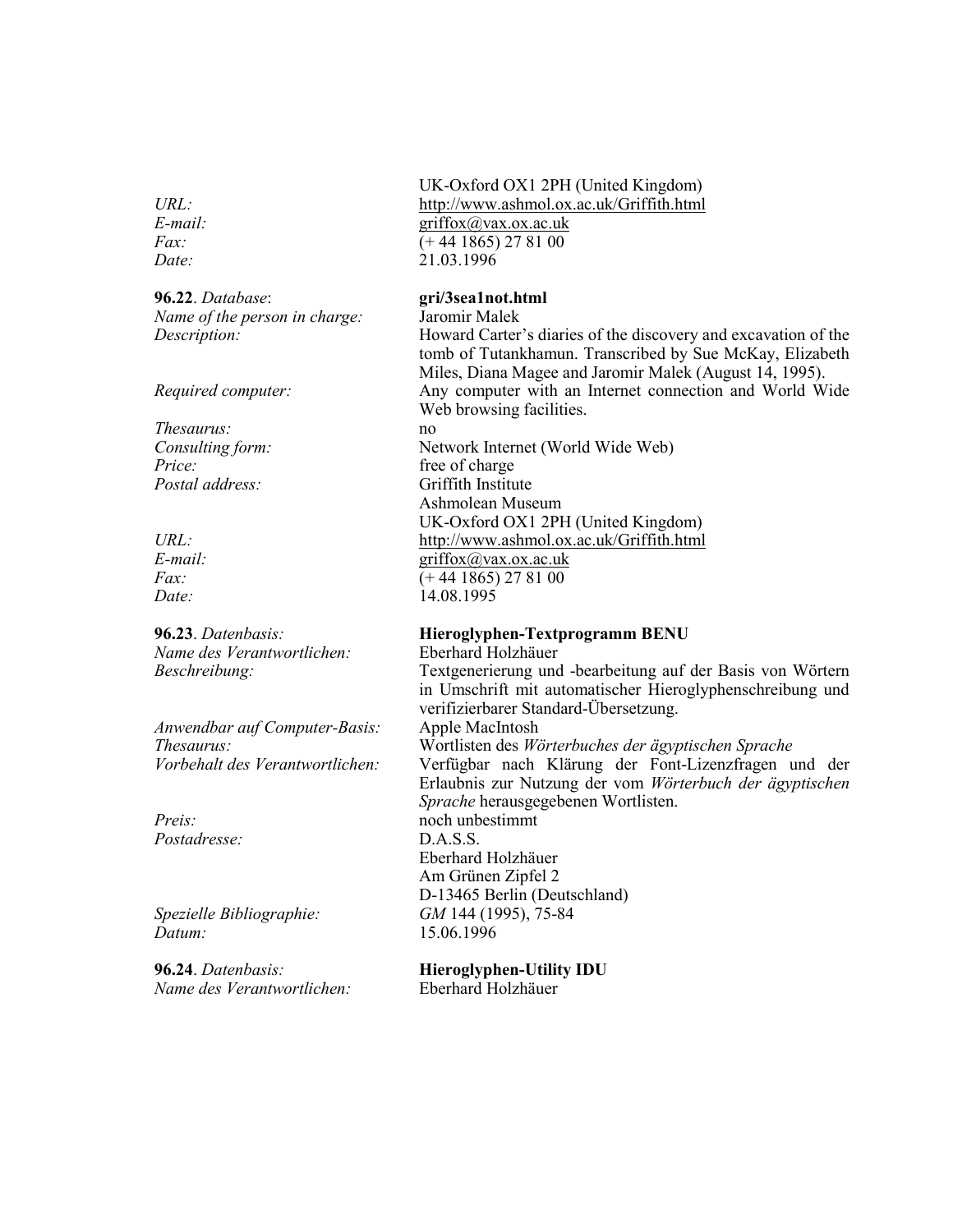# Beschreibung:

| Anwendbar auf Computer-Basis:<br>Vorbehalt des Verantwortlichen:<br>Preis:<br>Postadresse:<br>Spezielle Bibliographie:<br>Datum: | gestützte Suchfunktion bei der Zeichensuche.<br>Apple MacIntosh<br>verfügbar nach Klärung der Font-Lizenzfragen<br>noch unbestimmt<br>D.A.S.S.<br>Eberhard Holzhäuer<br>Am Grünen Zipfel 2<br>D-13465 Berlin (Deutschland)<br>GM 144 (1995), 75-84<br>15.06.1996                                                                                                                                      |
|----------------------------------------------------------------------------------------------------------------------------------|-------------------------------------------------------------------------------------------------------------------------------------------------------------------------------------------------------------------------------------------------------------------------------------------------------------------------------------------------------------------------------------------------------|
| 96.25. Programme:<br>Nom du responsable:<br>Description:<br>URL:                                                                 | <b>HieroTeX</b><br>Serge Rosmorduc<br><i>cf.</i> 95.13 (aucune modification à signaler)<br>http://weblifac.ens-cachan.fr/~rosmord/AEgypt.html                                                                                                                                                                                                                                                         |
| 96.26. Datenbasis:<br>Name der Verantwortlichen:<br>Beschreibung:                                                                | <b>HWM (Photoarchiv Hans Wolfgang Müller)</b><br>Dr. Detlef Franke oder Dr. E. Eichler<br>cf. 95.14 (keine Veränderungen)                                                                                                                                                                                                                                                                             |
| 96.27. Datenbasis:                                                                                                               | Indices zu den Bänden 1-50 der Mitteilungen des<br>Deutschen Archäologischen Instituts Kairo (MDAIK)<br>Relationale lexikalische Datenbank unter $4th$ Dimension<br>(Apple MacIntosh/PC)                                                                                                                                                                                                              |
| Name des Verantwortlichen:                                                                                                       | Dr. Norbert Dürring (für das Deutsche Archäologische<br>Institut, Abt. Kairo)                                                                                                                                                                                                                                                                                                                         |
| Beschreibung:                                                                                                                    | Ein- bis dreistufige Indices:<br>Inhalt Jahresbände, Autoren, Grabungsträger, Schlagworte<br>(allgemein), [Chronologie], Philologie, Topographie, Samm-<br>lungsstücke, Herrscher, Götter, Ortsnamen, Papyri/Ostraka/<br>Graffiti, Personennamen (aktuell umschrieben, ägyptisch [um-<br>schrieben], ägyptisch [hieroglyphisch], koptisch, griechisch),<br>Wörter (wie vor + arabisch [umschrieben]). |
| Anwendbar auf Computer-Basis:                                                                                                    | Apple MacIntosh/PC                                                                                                                                                                                                                                                                                                                                                                                    |
| Gesamtzahl der Eintragungen:<br>Art der Abfrage:                                                                                 | aktuell > 30.000 Eintragungen<br>erscheint Mitte 1997 als Indexband der Reihe (optional<br>Hybrid-CD-ROM Mac/PC)                                                                                                                                                                                                                                                                                      |
| Preis:                                                                                                                           | noch unbestimmt                                                                                                                                                                                                                                                                                                                                                                                       |
| Postadresse:                                                                                                                     | Dr. Norbert Dürring<br>Nahariyastr. 43<br>D-12309 Berlin (Deutschland)                                                                                                                                                                                                                                                                                                                                |
| Datum:                                                                                                                           | 15.06.1996                                                                                                                                                                                                                                                                                                                                                                                            |

Overlay zu Hieroglyphenfonts: umschrift- und attribut-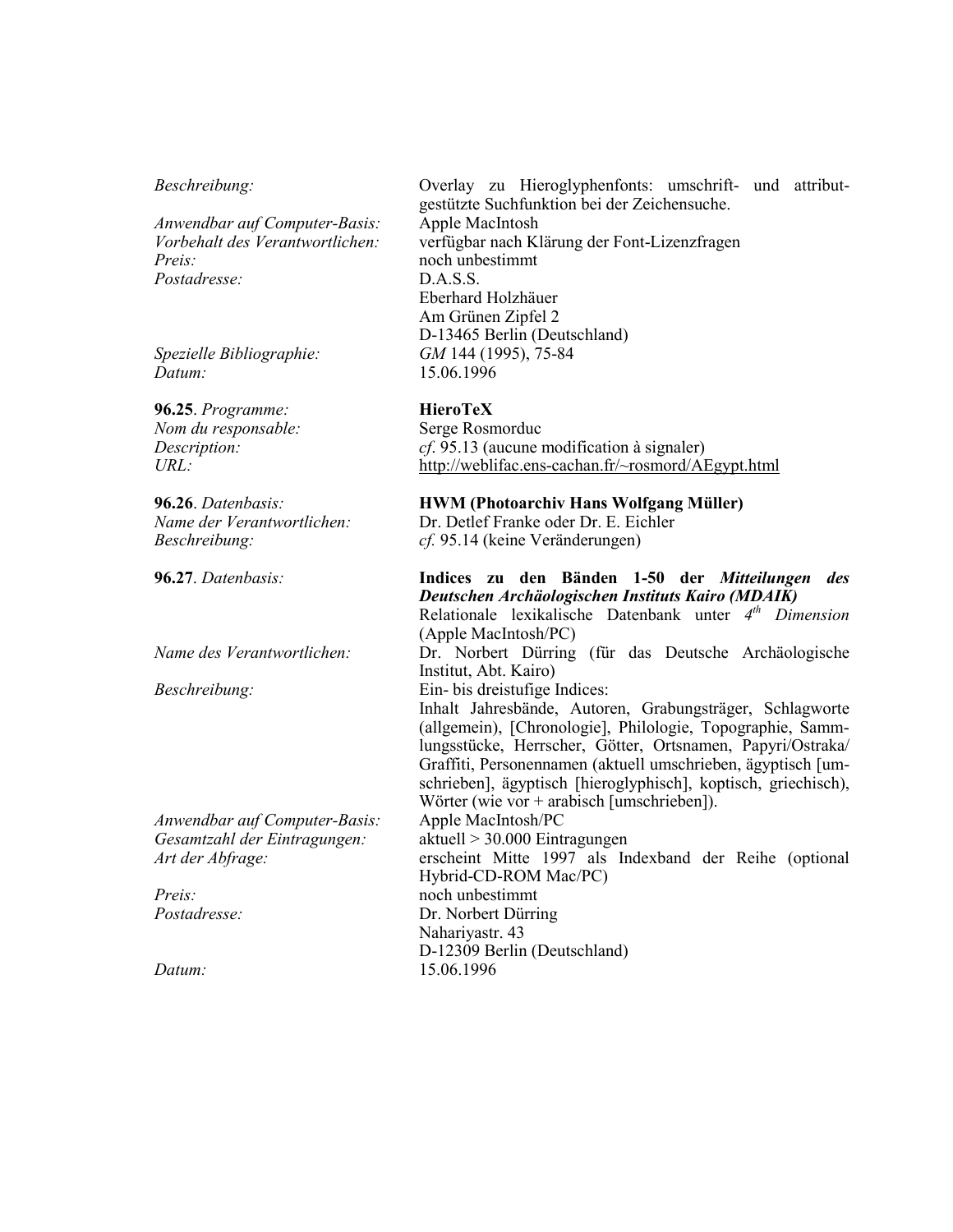96.28. Programme and database: Name of the persons in charge: Description:

Required computer: Thesaurus: Consulting form: Remarks of the persons in charge:

Price: Postal address:

 $E$ -mail:  $Fax$ : Date:

96.29. Programm: Name des Verantwortlichen: Beschreibung:

Anwendbar auf Computer-Basis: Art der Abfrage: Vorbehalt des Verantwortlichen: Postadresse:

Spezielle Bibliographie:

Datum:

96.30. Base de données: Nom du responsable: Description:

### **International Egyptological Database System**

Prof. Dr Dirk van der Plas & Drs Arjan den Boer Highly standardized database system for the documentation of Ancient Egyptian artifacts. The programme offers integrated facilities for the use of multilingual Egyptological Thesaurus, reproduction of hieroglyphic texts, transliteration and sorting according to the Egyptian alphabet. IBM-compatible PC, 486 or higher, MS-Windows yes network, available on floppy disk or CD Programme available for free without hieroglyphic option; Glyph for Windows is required to use hieroglyphs. without charge (see remarks) Centre for Computer-aided Egyptological Research (CCER) Faculty of Theology - Utrecht University Trans 2 - Heidelberglaan 2 NL-3584 CS Utrecht (The Netherlands)  $vdplas@cc.ruu.nl$  $(+3130)$  254 04 13 15.07.1996

## **Input-Machine**

Dr. Peter Stalder

Programm zur schnellen Dateneingabe von Objektbeschreibungen, auf der Basis eines Thesaurus. Verfügbar ist ein Thesaurus für Keramikbeschreibungen oder Obiektbeschreibungen, individuelle Thesauruserstellung durch Benutzer ist angebracht.

DOS/PC (IBM) Prozessor 386 oder mehr persönlich, Druck, Diskette oder CD Thesauri nur auf persönliche Anfrage erhältlich Dr. Peter Stalder Naturhistorisches Museum (Prähistor, Abteilung) Burgring 7 A-1010 Wien (Österreich) I. HEIN & P. STALDER, « Probleme bei der Erfassung von

Keramikdaten aus Tell el Dab'a. Aufbau und Benutzbarkeit des Eingabeprogrammes INPUT-MACHINE », Informatique *et Egyptologie* 9 (1993), S. 77-82. 03.06.1996

### **Ipet-Sout**

Michel Azim *cf.* 95.15 (aucun changement à signaler)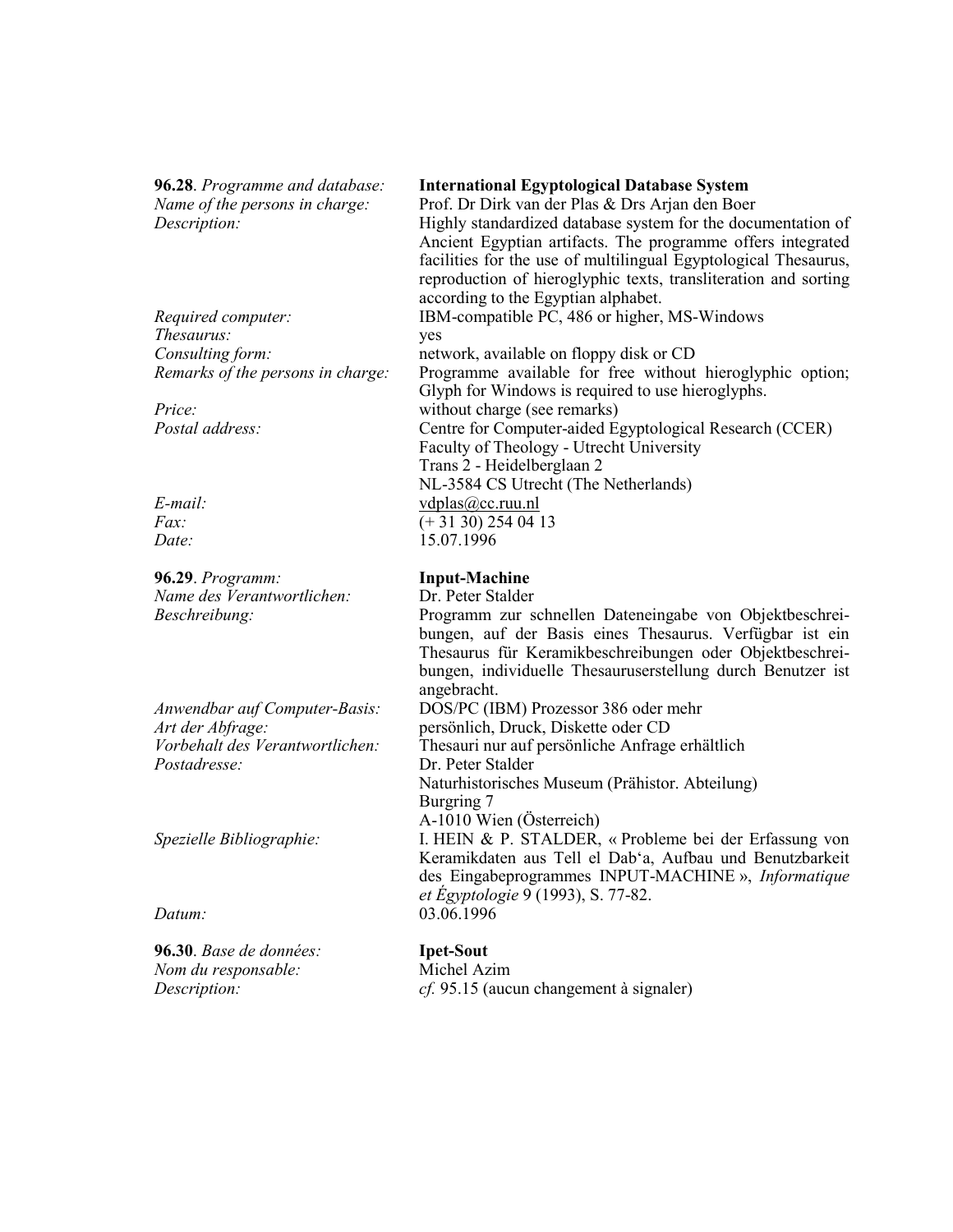96.31. Programme: Nom du responsable: Description:

Matériel informatique requis: Remarque:  $Prix$ : Adresse postale:

 $URL:$  $E$ -mail:  $Fax$  $Date:$ 

96.32. Thesaurus: Name of the person in charge: Description:

Required computer: Consulting form:  $Price:$ Postal address:

 $URL:$  $E$ -mail:  $Fax$ Date:

96.33. Name of site: Name of the person in charge: Description:

# **MacSribe**

Éric Aubourg Traitement de texte hiéroglyphique pour MacIntosh. Fonctionne avec la police Glyph dont il existe deux versions: 'Glyph Basic' (850 signes), gratuite, et 'Glyph ExtLib' (4700 signes). MacIntosh avec système 7 ou meilleur Une version 2 est en chantier. Dfl. 350.--Centre for Computer-aided Egyptological Research (CCER) Faculty of Theology - Utrecht University Trans 2 - Heidelberglaan 2 NL-3584 CS Utrecht (The Netherlands) http://www.ccer.ggl.ruu.nl/ccer/winglyph.html vdplas@cc.ruu.nl  $(+3130)$  254 04 13 25.07.1996

## **Multilingual Egyptological Thesaurus**

Prof. Dr Dirk van der Plas  $cf. 95.16$ Currently available in English, German and French. Spanish version is in preparation. available in various formats for macintosh and PC print, network, available on floppy disk or CD US\$  $55$ .-- (book); floppy disk free. Centre for Computer-aided Egyptological Research (CCER) Faculty of Theology - Utrecht University Trans 2 - Heidelberglaan 2 NL-3584 CS Utrecht (The Netherlands) http://www.ccer.ggl.ruu.nl/Thes/ vdplas@cc.ruu.nl  $(+3130)$  254 04 13 15.07.1996

### www.newton.cam.ac.uk/egypt

Nigel Strudwick There users will find links to other Egyptology sites in the world and some local information:

- list of email addresses of Egyptologists,
- news about Egypt, meetings, exhibitions,
- a simple bulletin board for Egyptologists,
- some local online articles, including several papers by Nigel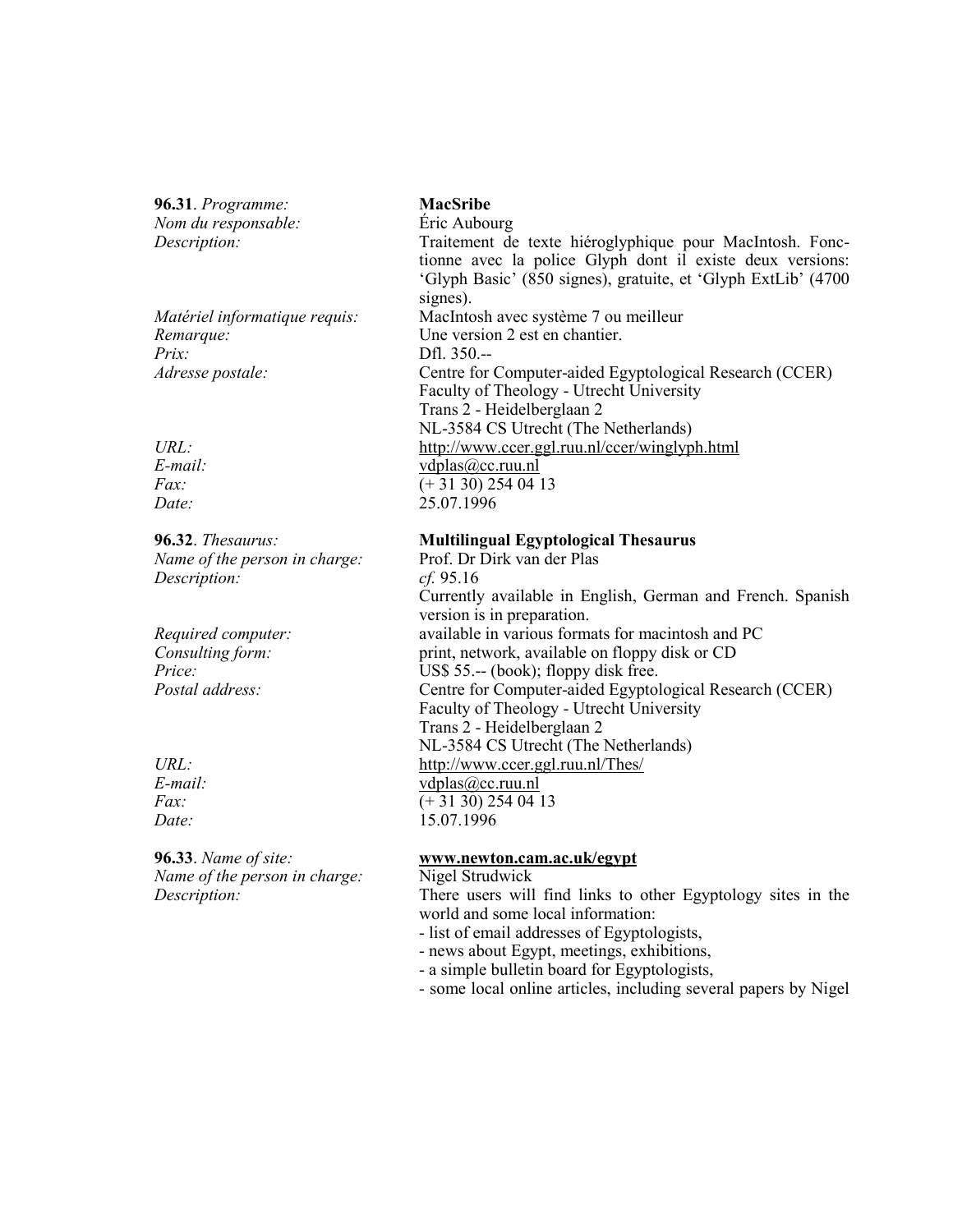$URL:$  $E$ -mail:  $Date:$ 

96.34. Base de données: Nom du responsable:

Description: Nouveaux enregistrements: Nombre total d'enregistrements: Forme(s) de consultation:  $Priv$ Adresse postale:

 $E$ -mail: Téléphone: Télécopie: Date:

96.35. Base de données: Nom des responsables:

Description: Modifications:

Nouveaux enregistrements: Nombre total d'enregistrements:  $\textit{Forme}(s)$  de consultation:  $Priv$ Adresse postale:

Téléphone: Télécopie: Date:

96.36. Database: Name of the person in charge: Strudwick, and several papers from the 1992 « Informatique & Egyptologie » conference. http://www.newton.cam.ac.uk/egypt/  $ncs3(a)$ cam.ac.uk *or*: nigel.strudwick@urz.uni-heidelberg.de  $05.09.1996$ 

### **Ouchebtis**

Jean-Luc Bovot (Département des antiquités égyptiennes du Musée du Louvre) cf. 95.17  $22$ 4097 courrier, téléphone, télécopie, courrier électronique gratuit Jean-Luc Bovot Musée du Louvre, Département des antiquités égyptiennes Quai du Louvre F-75058 Paris cedex 01 (France) bovot@louvre.fr  $\sqrt{(+33 \, 1)}\,40\,20\,50\,98$  (Musée du Louvre DAÉ)  $(+ 33 1)$  40 20 53 52 (Musée du Louvre DAÉ) 30.05.1996

### **Pharaon**

Sylvie Guichard, Jean-Luc Bovot (ouchebtis, copte) (Département des antiquités égyptiennes du Musée du Louvre)  $cf. 95.18$ Cette base est couplée à une banque d'images (scannérisation des fiches du département égyptien comportant une ou plusieurs photographies noir & blanc). 609 37909

courrier, réseau interne gratuit Sylvie Guichard Musée du Louvre, Département des antiquités égyptiennes Quai du Louvre F-75058 Paris cedex 01 (France) (+ 33 1) 40 20 50 98 (Musée du Louvre DAÉ) (+ 33 1) 40 20 53 52 (Musée du Louvre DAE) 30.05.1996

### **Predynastic and Early Dynastic Corpus** Stan Hendrickx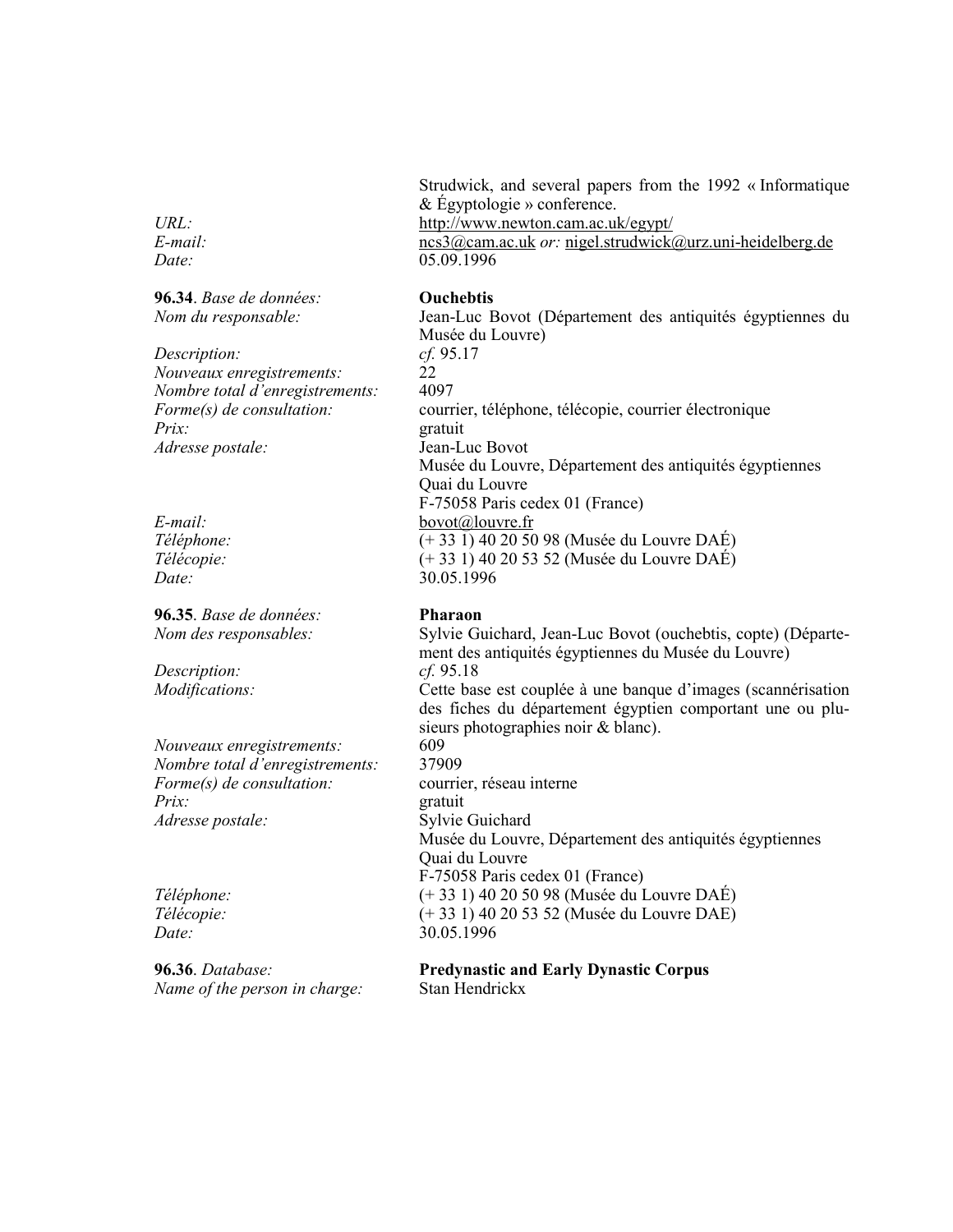### Description:

Required computer: Total number of records: Thesaurus: Consulting form: Price: Postal address:

### Date:

96.37. Datenbasis: Name des Verantwortlichen: Beschreibung:

Gesamtzahl der Eintragungen: Vorbehalt des Verantwortlichen:  $Preis:$ Postadresse:

 $URL:$  $E$ -mail: Datum:

96.38. Base de données: Nom des responsables: Description: Nouveaux enregistrements: Nombre total d'enregistrements: Forme de consultation: Adresse:

Database of the objects from predynastic and early dynastic cemeteries which have been published. With reference to tomb number and publication. Only pottery, stone vessels and palettes are included. Type identification after W. M. F. Petrie, Corpus of Prehistoric Pottery and Palettes. London, 1921 (and additions by other authors); W. M. F. Petrie, Corpus of Proto-Dynastic Pottery. London, 1953 (and additions by other authors); W. B. Emery, Great Tombs of the First Dynasty I-III. Cairo-London, 1949-1958 (and additions by Klasens). PC/IBM, dBase.

32.228 topographic disk/mail expenses Stan Hendrickx Sint-Jansstraat 44 B-3118 Werchter (Belgium) 10.06.1996

### Prosopographia Aegypti

Dr. Jochen Hallof cf. 95.19. Eintragungen wurden abgeschlossen, erste neue Namen über das Werk von H. Ranke hinaus wurden probehalter zugefügt. 58,000 Vertrieb der CD-ROM wird zum Jahresende erfolgen.  $Df1.50--$ Centre for Computer-aided Egyptological Research (CCER) Faculty of Theology - Utrecht University Trans 2 - Heidelberglaan 2 NL-3584 CS Utrecht (The Netherlands) http://www.ccer.ggl.ruu.nl/ccer/winglyph.html vdplas@cc.ruu.nl 18.06.1996

## Ressources Égyptologiques Informatisées

Jean-Luc Chappaz & Sandra Poggia  $cf. 94.01, 95.20$ 44 74 courrier, publication, disquette, courrier électronique Société d'Égyptologie Case postale 26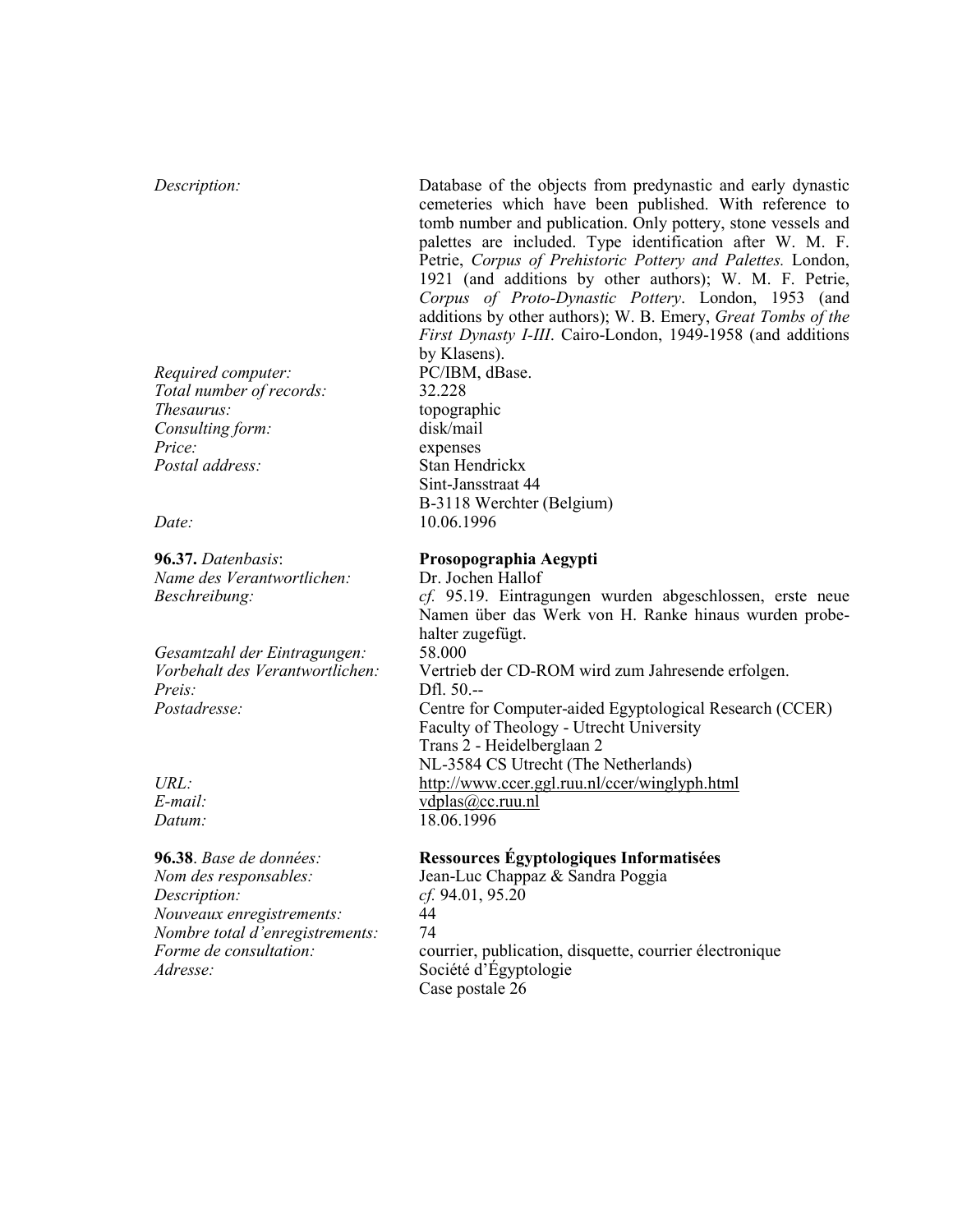$E$ -mail:  $Fax$ : Bibliographie spécifique:

Date:

96.39. Doppel-Datei: Name der Verantwortlichen: Beschreibung: Gesamtzahl der Eintragungen:

Zahl der Neueintragungen: Art der Abfrage: Postadresse:

 $Fax$ : Datum:

96.40. Base de données: Nom du responsable: Description: Nouveaux enregistrements: Nombre total d'enregistrements: Forme de consultation:  $Prix$ : Adresse postale:

 $E$ -mail:  $Fax$ Date:

96.41. Base de données: Nom de la responsable: Description: Modifications:

Forme de consultation:

CH-1218 Grand-Saconnex (Suisse)  $seg-ilc@swissonline.ch$  $\overline{(+41\,22)\,731\,09\,19\,ou}$  (+ 41 22) 418 26 01 (MAH) « Ressources Égyptologiques Informatisées, projet de chronique annuelle » *in*: R. VERGNIEUX & C. DELEVOIE (Éd.), Actes des Rencontres 'Informatique et Égyptologie' 1994, (PIRÉI 10) Utrecht - Paris 1996, 35-51; BSÉG 19 (1995), 115-132. 29.07.1996

### « Schlagwort » und « Schlagwort Rezension »

Elfriede Haslauer & Helmut Satzinger  $cf. 95.22$ im Moment 6166 (Bücher und Aufsätze) + 1105 (Rezensionen)  $465$  (Bücher und Aufsätze) + 54 (Rezensionen) persönlich, per Post Kunsthistorisches Museum Ägyptisch-Orientalische Sammlung Burgring 5 A-1010 Wien (Österreich)  $(+431)$  523 27 70 (Kunsthistorisches Museum) 28.06.1996

### **SHABTIS**

Jean-Luc Chappaz  $cf. 95.24$ 345 4653 courrier, courrier électronique gratuit Société d'Égyptologie Case postale 26 CH-1218 Grand-Saconnex (Suisse)  $seg-ilc@swissonline.ch$  $(+41 22) 731 09 19 \omega$ :  $(+41 22) 418 26 01 (MAH)$ 31.08.1996

### **Sirius**

Claude Crozier-Brelot cf. 95.23 L'enregistrement des données continue. Il est maintenant possible de consulter la base par courrier électronique (E-mail). courrier, print (fax possible), courrier électronique